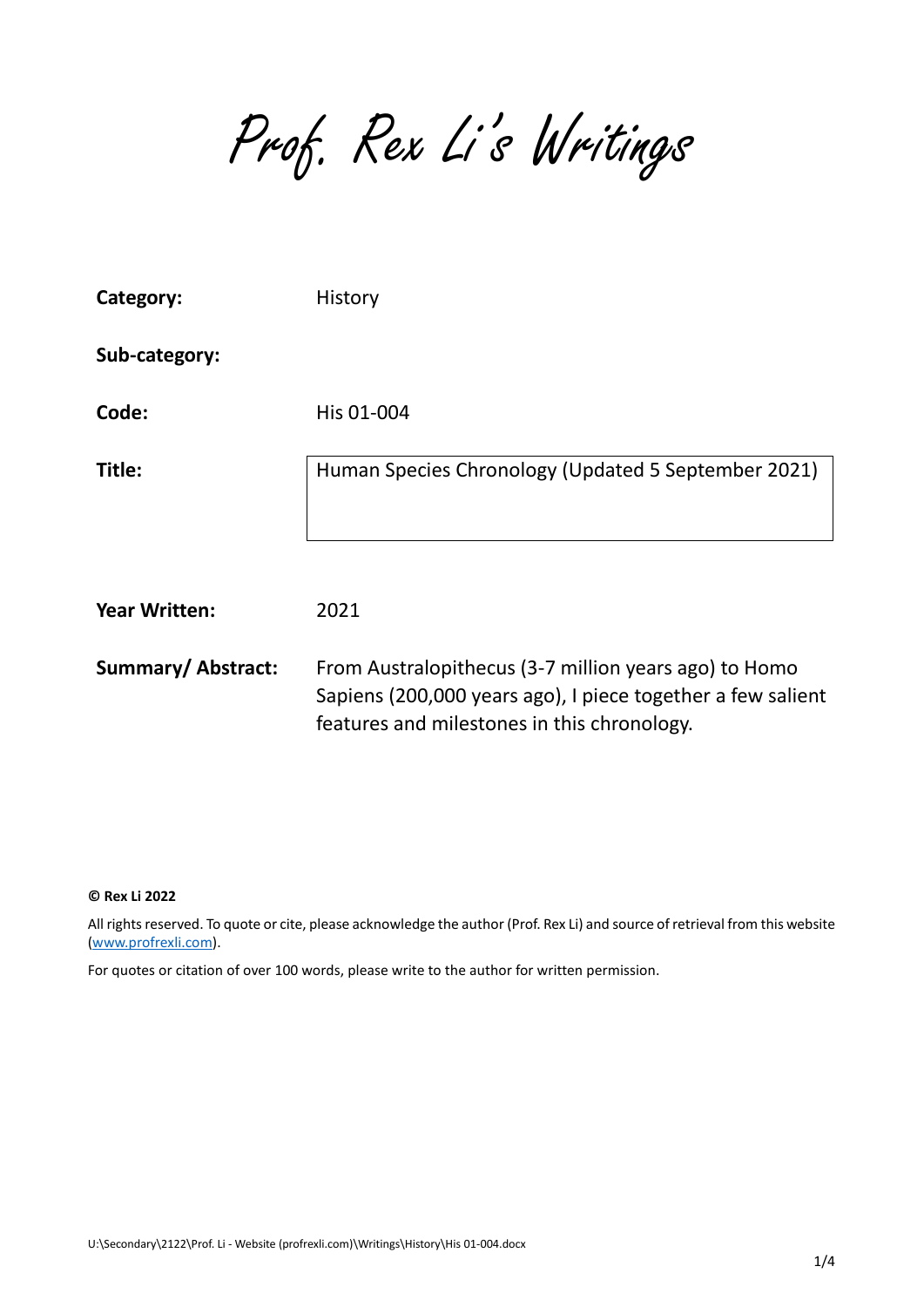**Prof. Li's Ideas 917 (6/9/2021) Revised (11/9/2021)**

## **Human Species Chronology (Updated 5 September 2021)**

| <b>Time</b><br>(years<br>ago) | <b>Species</b><br>(height in m)      | <b>Location</b><br>of Fossil<br>(Brain<br>size)      | Capacity                                                                                                                                                                                                                                       | <b>Remarks</b>                                                                                                    |
|-------------------------------|--------------------------------------|------------------------------------------------------|------------------------------------------------------------------------------------------------------------------------------------------------------------------------------------------------------------------------------------------------|-------------------------------------------------------------------------------------------------------------------|
| $3 - 7$<br>million            | Australopithecus<br>(1.1)            | Ethiopia<br>$(400 - 500)$<br>cc)                     | • Live on trees<br>• Make simple stone tools<br>● Walk on 2 legs                                                                                                                                                                               | Lucy<br>$(3.2$ mya $)$                                                                                            |
| 2.5<br>million                | Homo habilis<br>(1.6)                | $(600 \ncc)$                                         | ● Stone tools<br>● Scavengers<br>$\bullet$ Can speak (?)                                                                                                                                                                                       |                                                                                                                   |
| $1.8 - 1.5$<br>million        | <b>Homo Erectus</b><br>(1.6)         | Africa,<br>Europe,<br>Asia<br>$(1000 \text{ cc})$    | ● Comes down from trees<br>● Stand on 2 legs<br>• Make tools<br>● Hunter-gather<br>● Controls fire + cooking<br>$\bullet$ No speech (?)                                                                                                        |                                                                                                                   |
| 600,000                       | Homo<br>heidelbergensis              | Eurasia,<br>Africa,<br>Europe<br>$(1000 \text{ cc})$ | ● Hyoid & vocal apparatus<br>● Capable of speech<br>● Build shelters                                                                                                                                                                           | Divide into<br>Neanderthals and<br>Sapiens                                                                        |
| 200,000<br>40,000             | Neanderthals<br>Denisovans<br>(1.65) | Eurasia,<br>Europe<br>$(1300 \ncc)$                  | ● Stone tools<br>● Cave painting<br>● Clothes<br>$\bullet$ Speech                                                                                                                                                                              | ● Neanderthal<br>human split<br>● Interbred with homo<br>sapiens<br>● Extinct<br>(40,000 years ago)               |
| 200,000<br>Now                | <b>Homo Sapiens</b><br>(1.70)        | Asia,<br>Europe<br>(1350 cc)                         | ● Great leap forward<br>$\bullet$ Speech<br>● Culture - clothes, burial,<br>jewelry, hunting traps<br>(50,000 years ago)<br>● Agriculture<br>(10,000 years ago)<br>● Bronze Age<br>(5,500 years ago)<br>$\bullet$ Writing<br>(5,000 years ago) | Note other important<br>symbolic cultural<br>inventions<br>• Mating codes<br>● Kinship structure<br>· Moral codes |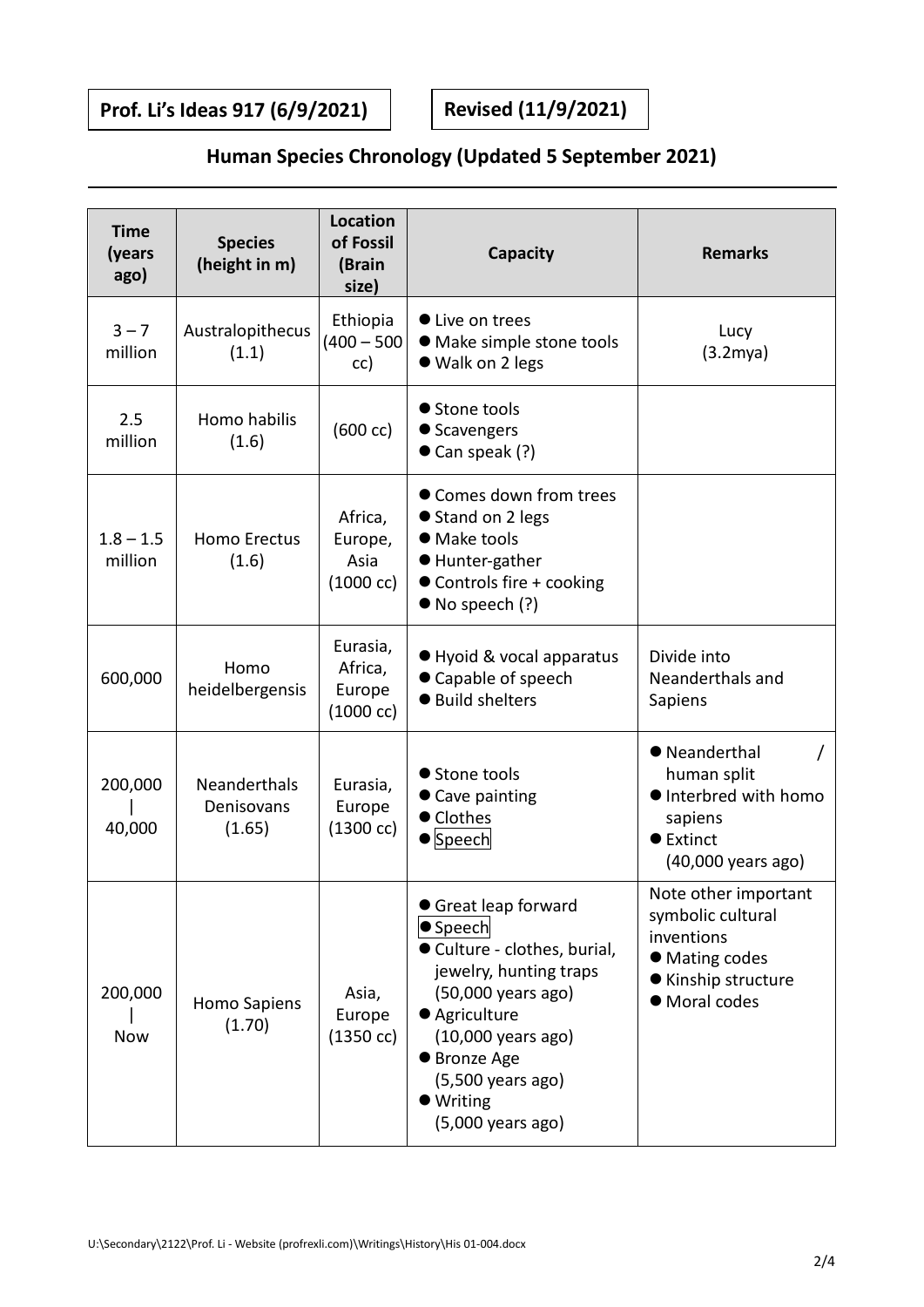Question:

- (1) What difference between homo habilis and Erectus?
- (2) Can habilis speak?
- (3) Jaw bone mutation and expansion of brain size in erectus?
- (4) Vocal apparatus in Heidelbergensis?
- (5) What shelters Heidelbergensis?
- (6) Search Tuttle R.H. (2014) Age and Evolution

## *Figure 5: Nature Timeline*



In the summary below on human evolution, a few important milestones stand out:

- Use of tools (3 million years ago)
- Fire (1.5 million years ago)
- $\bullet$  Speech (200,000 years ago)
- $\bullet$  Culture (50,000 years ago)
- Agriculture (100,000 years ago)
- Writing (5,000 years ago)